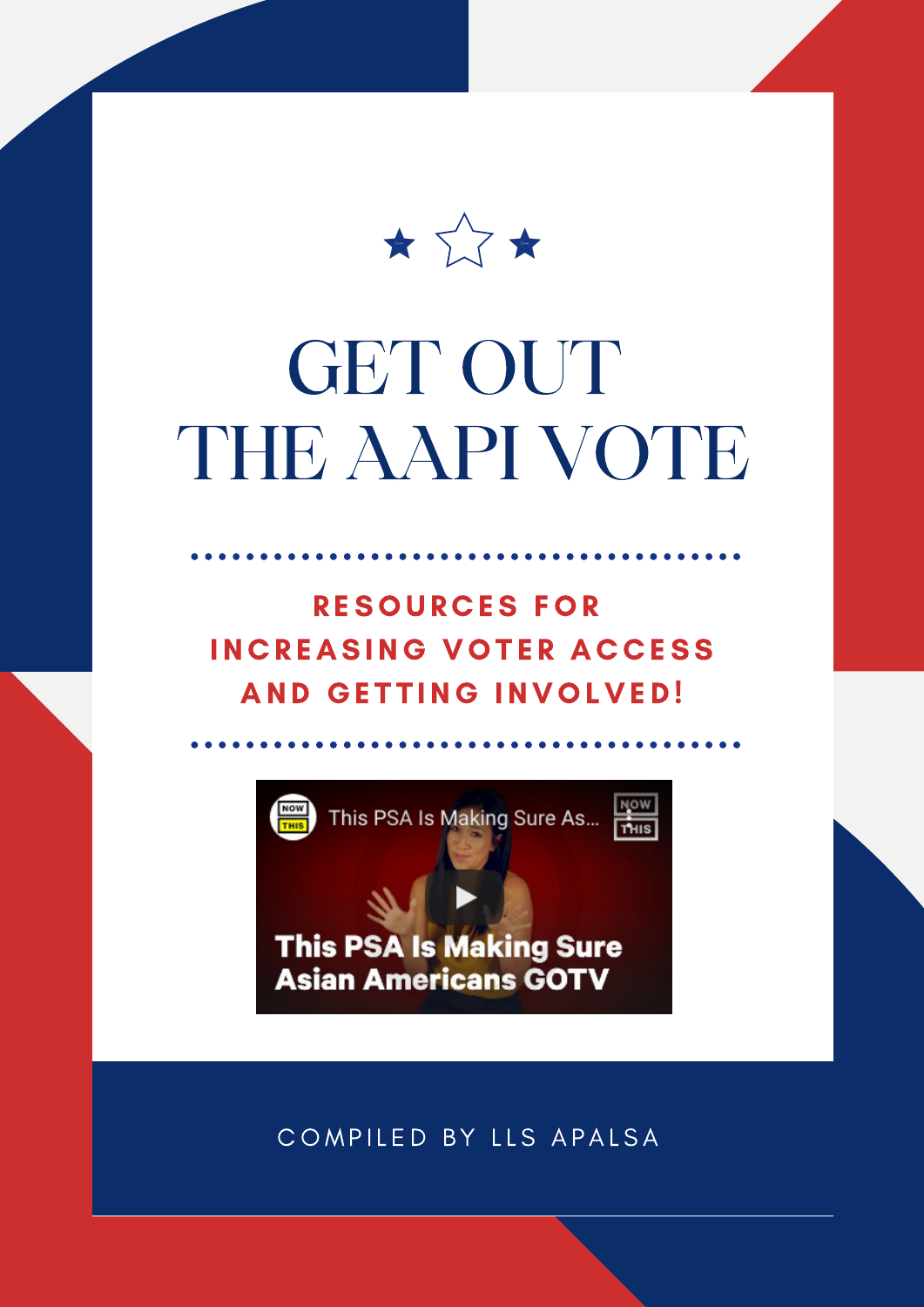

## WHY SHOULD I CARE ABOUT GETTING OUT THE VOTE?

- Our legal right to vote as Asians living as American citizens is only 68 years  $\bullet$ old, a liberty gained after the Immigration and Nationality Act of 1952.
- Asian Americans and Pacific Islanders are the deciding votes in close  $\bullet$ elections. We're 5% or more of the voting-eligible population in nine states, 79 counties and 102 congressional districts. And in battleground states like Virginia, Nevada, North Carolina, and Georgia, we have the numbers to decide an election.
- Since 2000, there has been a growth of over 620,000 new AAPI voters  $\bullet$ nationwide for each presidential cycle. Yet, only 56% of AAPIs are registered to vote compared with 72% of whites. And in 2016, only 49% of eligible AAPIs turned out to vote compared to more than 64% of whites.



SOURCE: HTTP://VOTE.18MR.ORG/LEARN/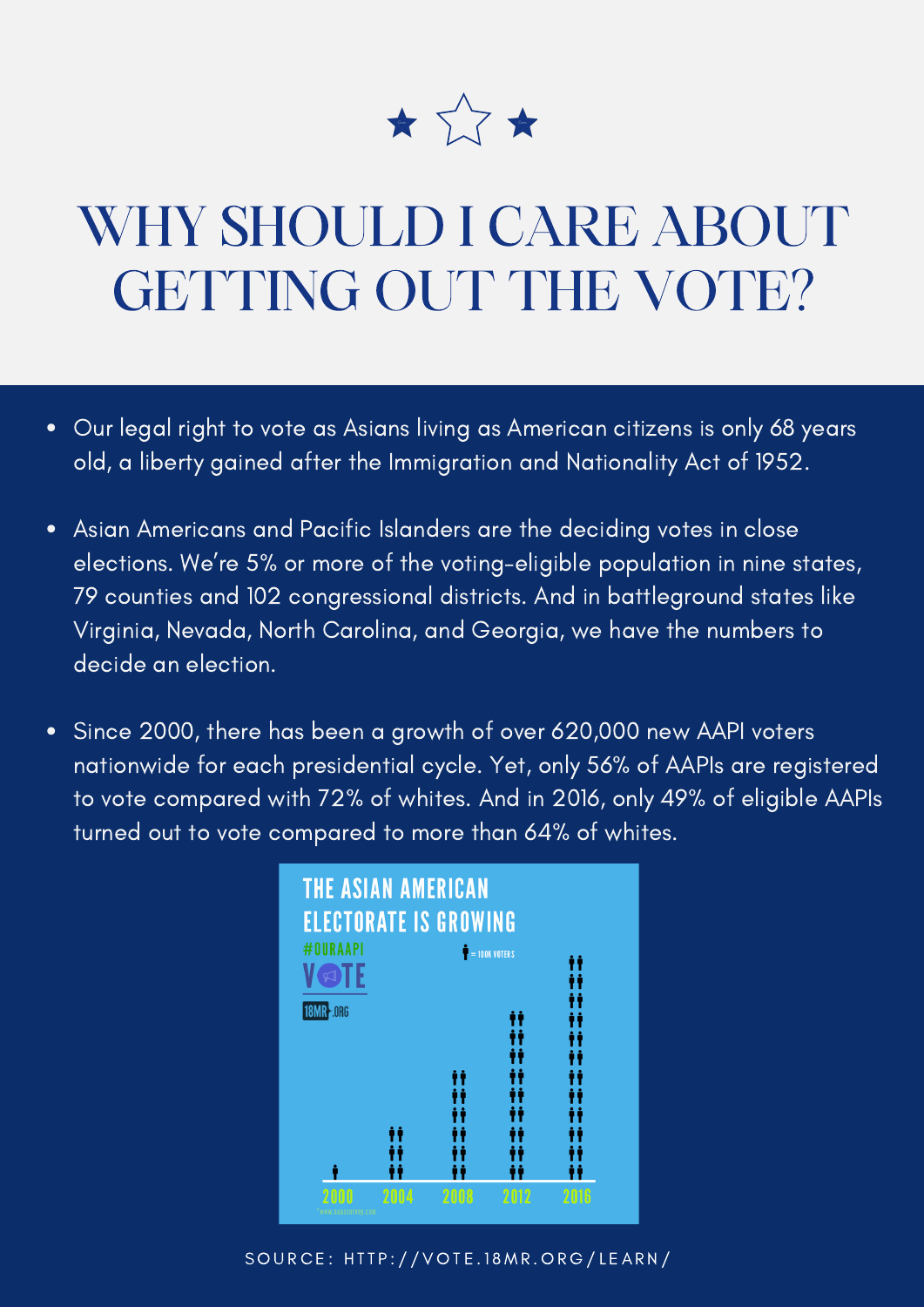

## WHAT SHOULD I TELL OTHERS TO GET OUT THE VOTE?

**REGISTER OR CHECK YOUR REGISTRATION TO VOTE** 

- Register to Vote: [HERE](https://www.apiavote.org/register) or HERE
- Check Voter Registration Deadlines: [HERE](https://www.vote.org/voter-registration-deadlines/)
- Check Your Voter Registration: [HERE](https://lmu.turbovote.org/?r=lls)
- Check Your Polling Location: [HERE](https://www.apiavote.org/voter-information)
- Get Info on mail-in voting in California: [HERE](https://www.sos.ca.gov/elections/voter-registration/vote-mail)



- [Voter's](https://votersedge.org/en/ca) Edge
- **[VOTE](https://www.vote411.org/) 411**
- Easy Voter [Guide](https://easyvoterguide.org/) (multi-lingual resource)

- Learn About Your Rights: [HERE](https://www.apiavote.org/voter-rights)
- Multi-lingual Voting Rights Info: [HERE](https://www.apiavote.org/language-pages)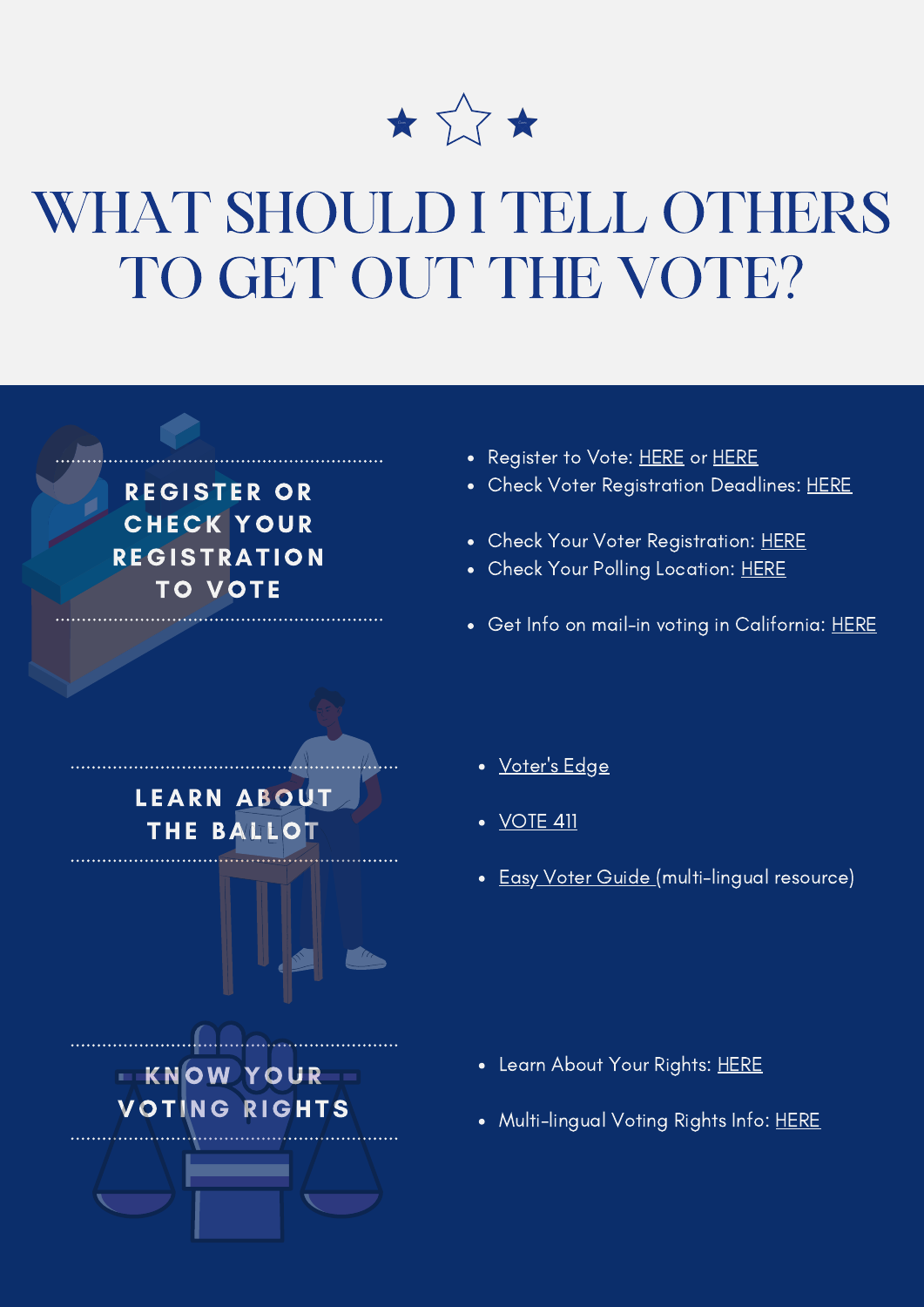

## HOW CAN I HELP GET OUT THE VOTE?

#### VOLUNTEER OPPORTUNITIES

#### Power the API Vote! (Phone Banking)

Sign up as a volunteer to call and text voters who may need assistance voting this season. You will be provided everything you need to know, including how to get help getting set up for this remote phone banking volunteer opportunity.





Volunteer as an LA County Election Worker



Sign up and get trained so if you are interested [HERE](https://forms.office.com/Pages/ResponsePage.aspx?id=S-t2AwbCVkCQYeNC3C7NqPAnavYd30BBhvEuHpL30c1UMVQzU0lRNlY1TjBFRFBMWlFDSjU5Q0pOSS4u)

#### Volunteer as a Poll Monitor with [AAAJ-LA](https://www.advancingjustice-la.org/) and [DRC](https://www.disabilityrightsca.org/)

Interested students can sign up [HERE](https://docs.google.com/forms/d/1WzRuduqEuiBgflqC3Wt7CiKAt_YBfHKcZaj_YwVHPmo/viewform?edit_requested=true)

#### Volunteer for Voter Assistance Hotline with We the [Action](https://wetheaction.org/)

Interested students can sign up [HERE](https://electionprotection.wetheaction.org/)

Volunteer with [Common](https://www.commoncause.org/) Cause



Interested students can sign up as a text-banker or social media monitor [HERE](https://protectthevote.net/?source=ca-lls)